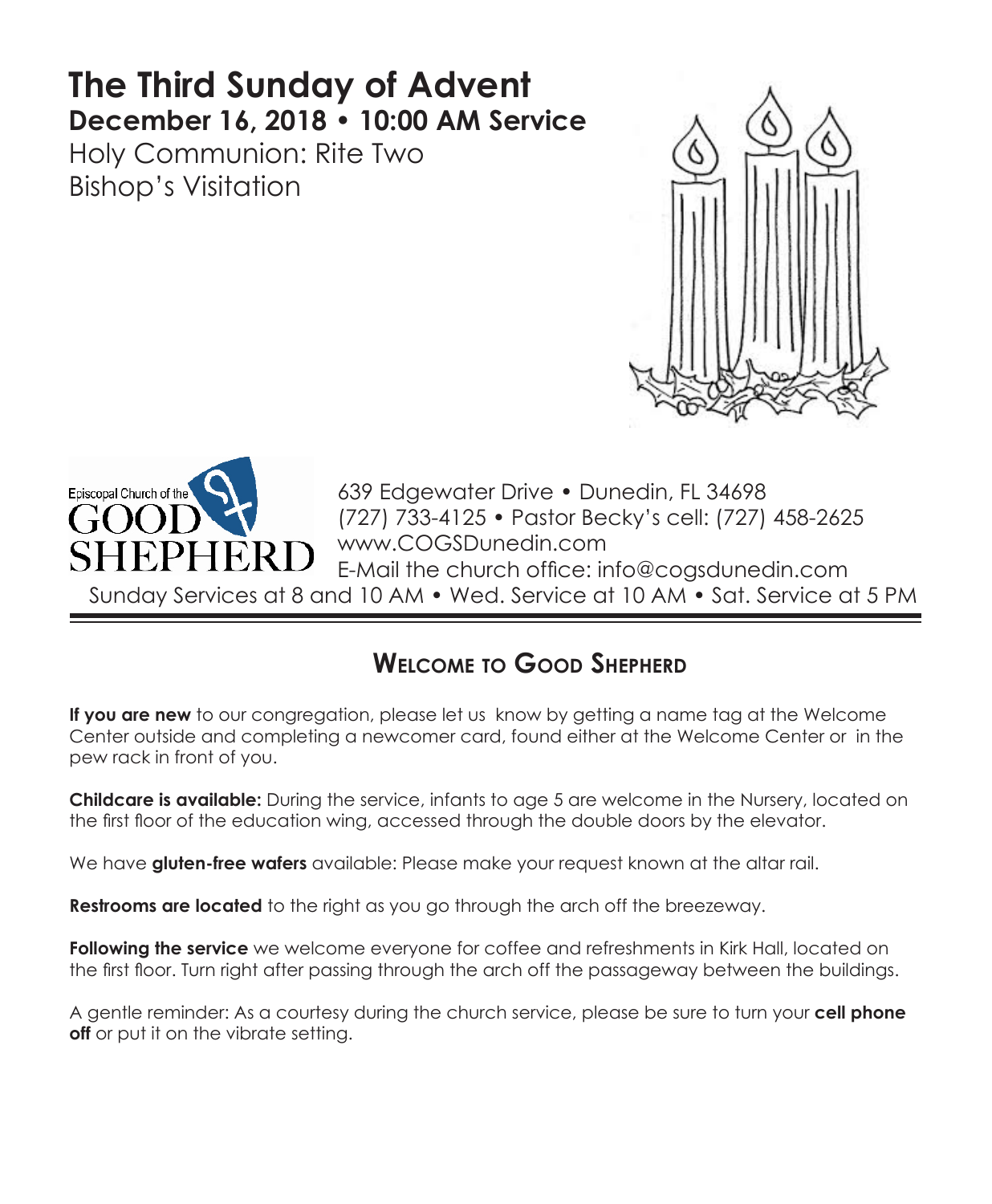## **Gathering for Worship**

*[Quietly prepare for worship]*

|                                                                                                                                                                                                                                                                                | <b>PRELUDE:</b> Bells of Hope<br>[Please stand when the chimes sound.]                                                                                                                                                                                      | The Moon of Wintertime                                                                                                                                                                                                           | arr. K. Dennis |
|--------------------------------------------------------------------------------------------------------------------------------------------------------------------------------------------------------------------------------------------------------------------------------|-------------------------------------------------------------------------------------------------------------------------------------------------------------------------------------------------------------------------------------------------------------|----------------------------------------------------------------------------------------------------------------------------------------------------------------------------------------------------------------------------------|----------------|
| <b>OPENING HYMN</b><br>Blest Be the King<br>Blest be the King whose coming is in the name of God!<br>AT<br>He only to the humble reveals the face of God.<br>All power is his, all glory! All things are in his hand,<br>all ages and all peoples, till time itself shall end! |                                                                                                                                                                                                                                                             |                                                                                                                                                                                                                                  | 74, vs. 3,4    |
|                                                                                                                                                                                                                                                                                |                                                                                                                                                                                                                                                             | Blest be the King whose coming is in the name of God!<br>He offers to the burdened the rest and grace they need<br>Gentle is he and humble! And light his yoke shall be,<br>for he would have us bear it so he can make us free! |                |
| <b>WELCOME, ANNOUNCEMENTS AND MISSION MOMENT</b><br>[Please be seated.]                                                                                                                                                                                                        |                                                                                                                                                                                                                                                             |                                                                                                                                                                                                                                  |                |
| <b>ACCLAMATION</b><br>[Please stand.]<br>B<br>q<br>$\boxed{B}$<br>$\mathbf G$<br>$\mathbf{B}$<br>$\mathbf{G}$<br>$\mathbf G$                                                                                                                                                   | Blessed be God: Father, Son, and Holy Spirit.<br>There is one Body and one Spirit;<br>There is one hope in God's call to us;<br>One Lord, one Faith, one Baptism;<br>One God and Father of all.<br>$\mathbf{B}$ The Lord be with you.<br>And also with you. | And blessed be his kingdom, now and for ever. Amen.                                                                                                                                                                              |                |
| LIGHTING THE ADVENT WREATH AND PRAYER [P Priest/@ Congregation]<br>[Please stand.]                                                                                                                                                                                             |                                                                                                                                                                                                                                                             |                                                                                                                                                                                                                                  |                |
| <b>ADVENT HYMN</b><br>AII                                                                                                                                                                                                                                                      |                                                                                                                                                                                                                                                             | O Come, O Come, Emmanuel<br>O come, O come, Emmanuel, and ransom captive Israel,<br>that mourns in lonely exile here until the Son of God appear.<br>Rejoice! Rejoice! Emmanuel shall come to thee, O Israel!                    | 56, vs. 1,2    |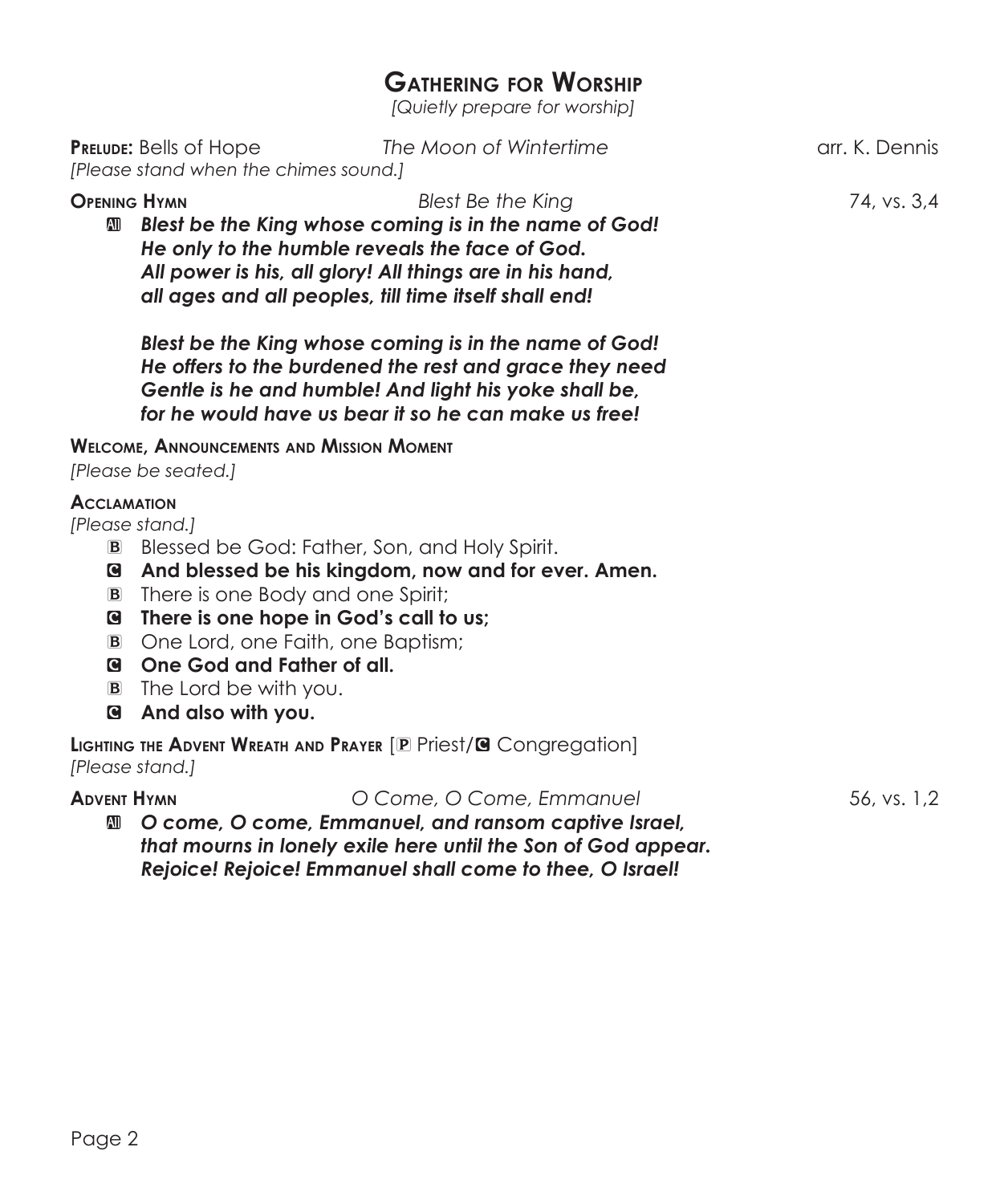#### **Prayer for the Third Candle of Advent:** Hope, Peace, Joy

- P We light the first candle as a symbol of Christ who brings Hope.  *[One blue candle is lit.]* We light the second candle as a symbol of Christ who brings Peace.  *[A second blue candle is lit.]* We light the third candle as a symbol of Christ who brings Joy.
- Lashout aloud and sing for joy, O royal Zion, for great in your midst is the Holy One of Israel. [*The pink candle is lit.*]
- C **Our God, we come to you today filled with joy. Help us live joyfully today. In Jesus' name we pray. Amen.**

*O come, thou Wisdom from on high, who orderest all thing mightily; to us the path of knowledge show, and teach us in her ways to go. Rejoice! Rejoice! Emmanuel shall come to thee, O Israel!*

**Collect of the Day** 

- B The Lord be with you.
- C **And also with you.**
- B Let us pray... Stir up thy power, O Lord, and with great might come among us; and, because we are sorely hindered by our sins, let thy bountiful grace and mercy speedily help and deliver us; through Jesus Christ our Lord, to whom, with thee and the Holy Ghost, be honor and glory, world without end.

C **Amen.**

## **WORD OF GOD**

**The Readings:** Zephaniah 3:14–20 • Canticle 9 • Philippians 4:4–7 • Luke 3:7–18 *[Please be seated.]*

The First Reading:

L *The First Reading is taken from Zephaniah, chapter 3…*

 Rejoice, Daughter Zion! Shout, Israel! Rejoice and exult with all your heart, Daughter Jerusalem. The Lord has removed your judgment; he has turned away your enemy. The Lord, the king of Israel, is in your midst; you will no longer fear evil. On that day, it will be said to Jerusalem: Don't fear, Zion. Don't let your hands fall. The Lord your God is in your midst—a warrior bringing victory. He will create calm with his love; he will rejoice over you with singing.

I will remove from you those worried about the appointed feasts. They have been a burden for her, a reproach. Watch what I am about to do to all your oppressors at that time. I will deliver the lame; I will gather the outcast. I will change their shame into praise and fame throughout the earth. At that time, I will bring all of you back, at the time when I gather you. I will give you fame and praise among all the neighboring peoples when I restore your possessions and you can see them—says the Lord.

- L The Word of the Lord.
- C **Thanks be to God.**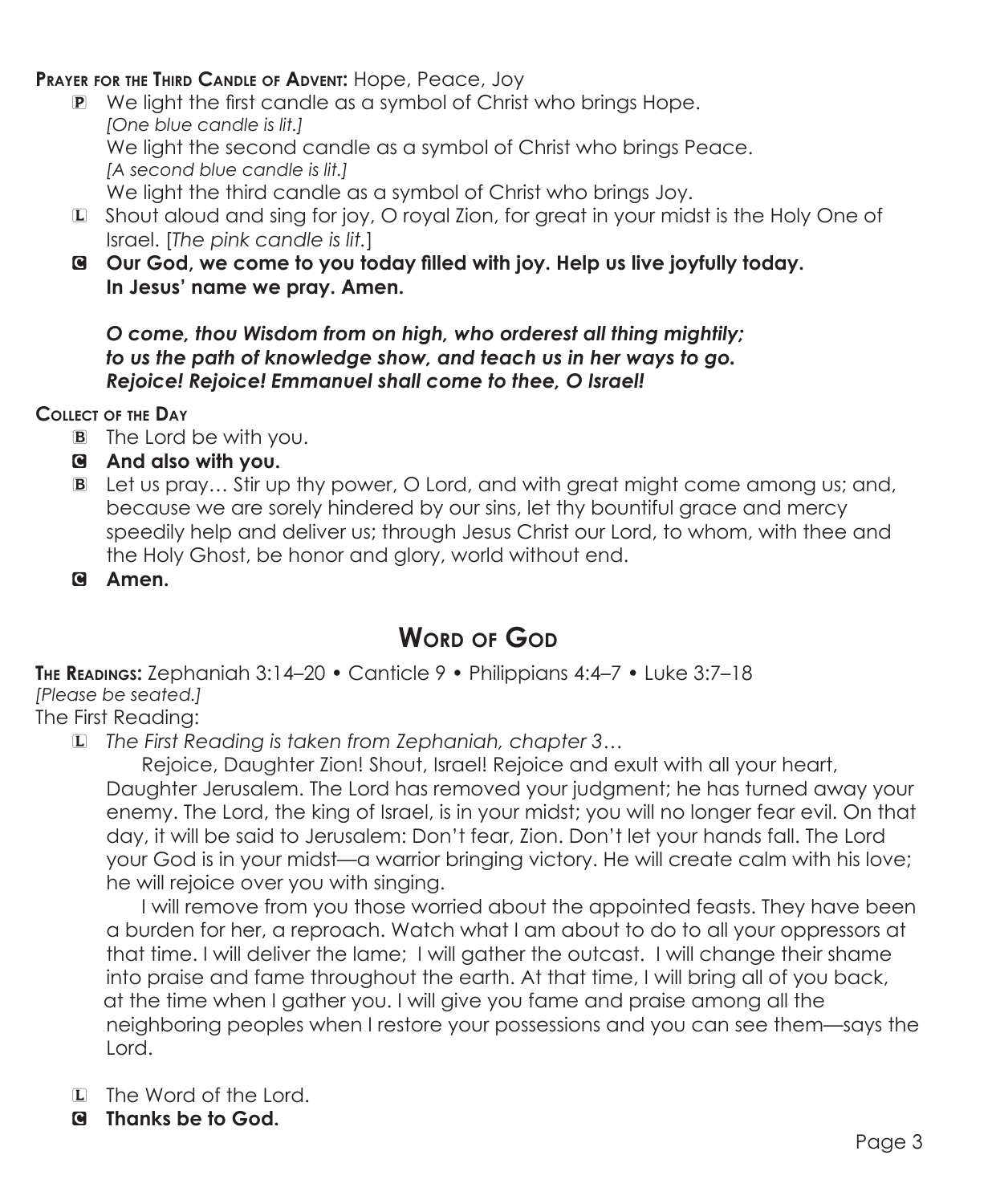The Psalm: Canticle 9 Surely, it Is God Who Saves Me

*[Please remain seated. Congregation sings Refrain; Cantor sings Verses.]*



Cantor *Therefore you shall draw water with rejoicing from the springs of salvation. And on that day you shall say, Give thanks to the Lord and call upon his Name:*

**G** Refrain

Cantor *Make his deeds known among the peoples; see that they remember that his Name is exalted. Sing the praises of the Lord, for he has done great things, and this is known in all the world.*

**G** Refrain

Cantor *Cry aloud, inhabitants of Zion, ring out your joy,*

 *For the great one in the midst of you is the Holy One of Israel.*

**G** Refrain

The Second Reading:

L *The Second Reading is taken from Philippians, chapter 4…*

 Be glad in the Lord always! Again I say, be glad! Let your gentleness show in your treatment of all people. The Lord is near. Don't be anxious about anything; rather, bring up all of your requests to God in your prayers and petitions, along with giving thanks. Then the peace of God that exceeds all understanding will keep your hearts and minds safe in Christ Jesus.

- L The Word of the Lord
- C **Thanks be to God.**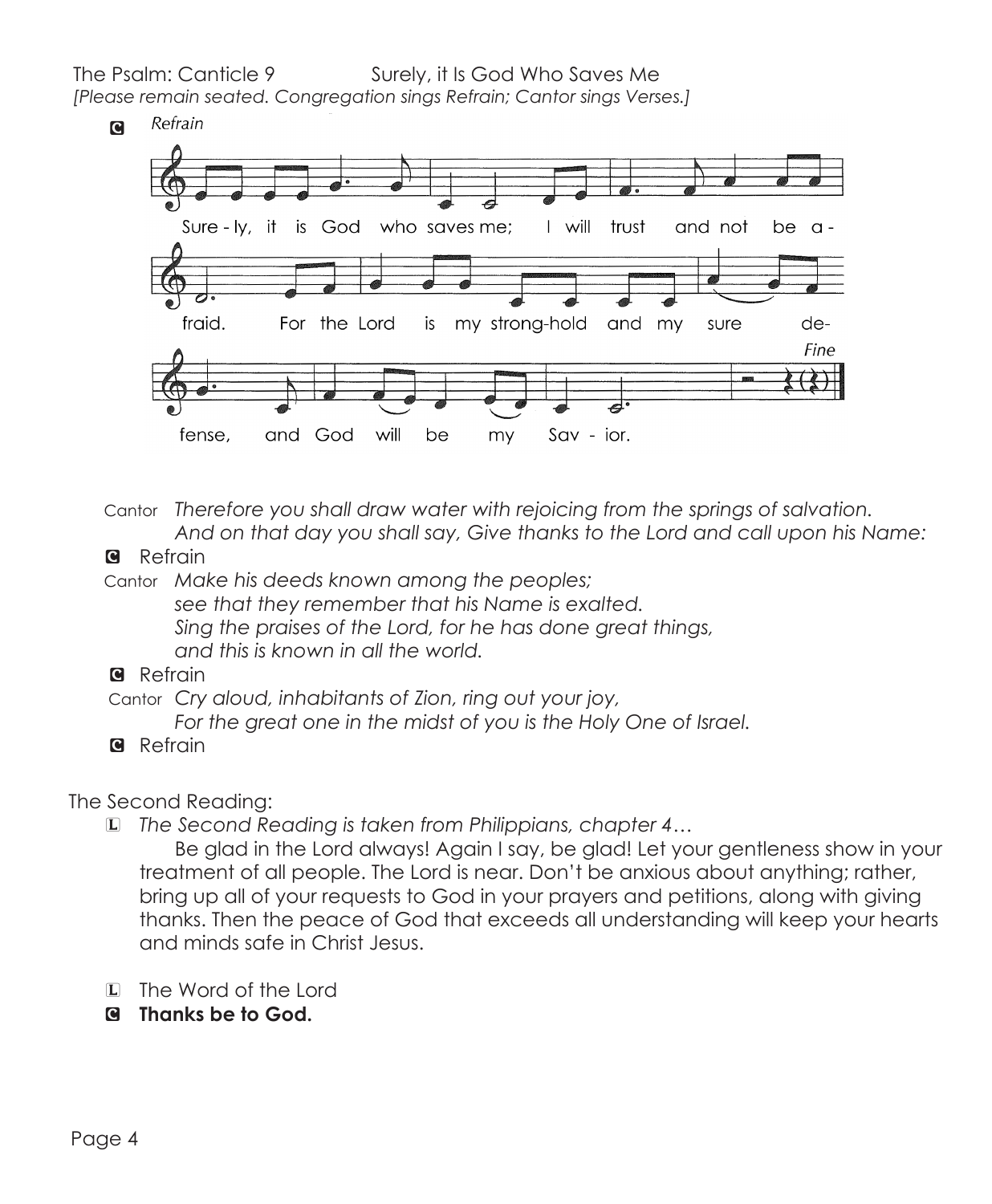# *[Please stand.]*

*Word of God, come down on earth, living rain from heav'n descending; touch our hearts and bring to birth faith and hope and love unending. Word almighty, we revere you; Word made flesh, we long to hear you.*

*Word that speaks God's tender love, one with God beyond all telling, Word that sends us from above God the Spirit, with us dwelling, Word of truth, to all truth lead us; Word of life, with one bread feed us.*

#### **The Gospel:**

- D The Holy Gospel of our Lord Jesus Christ, according to Luke.
- C **Glory to you, Lord Christ.**
- D Then John said to the crowds who came to be baptized by him, "You children of snakes! Who warned you to escape from the angry judgment that is coming soon? Produce fruit that shows you have changed your hearts and lives. And don't even think about saying to yourselves, Abraham is our father. I tell you that God is able to raise up Abraham's children from these stones. The ax is already at the root of the trees. Therefore, every tree that doesn't produce good fruit will be chopped down and tossed into the fire."

The crowds asked him, "What then should we do?"

He answered, "Whoever has two shirts must share with the one who has none, and whoever has food must do the same."

Even tax collectors came to be baptized. They said to him, "Teacher, what should we do?"

He replied, "Collect no more than you are authorized to collect."

Soldiers asked, "What about us? What should we do?"

He answered, "Don't cheat or harass anyone, and be satisfied with your pay." The people were filled with expectation, and everyone wondered whether John might be the Christ. John replied to them all, "I baptize you with water, but the one who is more powerful than me is coming. I'm not worthy to loosen the strap of his sandals. He will baptize you with the Holy Spirit and fire. The shovel he uses to sift the wheat from the husks is in his hands. He will clean out his threshing area and bring the wheat into his barn. But he will burn the husks with a fire that can't be put out." With many other words John appealed to them, proclaiming good news to the people.

- D The Gospel of the Lord.
- C **Praise to you, Lord Christ.**

**SERMON** Bishop Dabney Smith

*[Please be seated.]*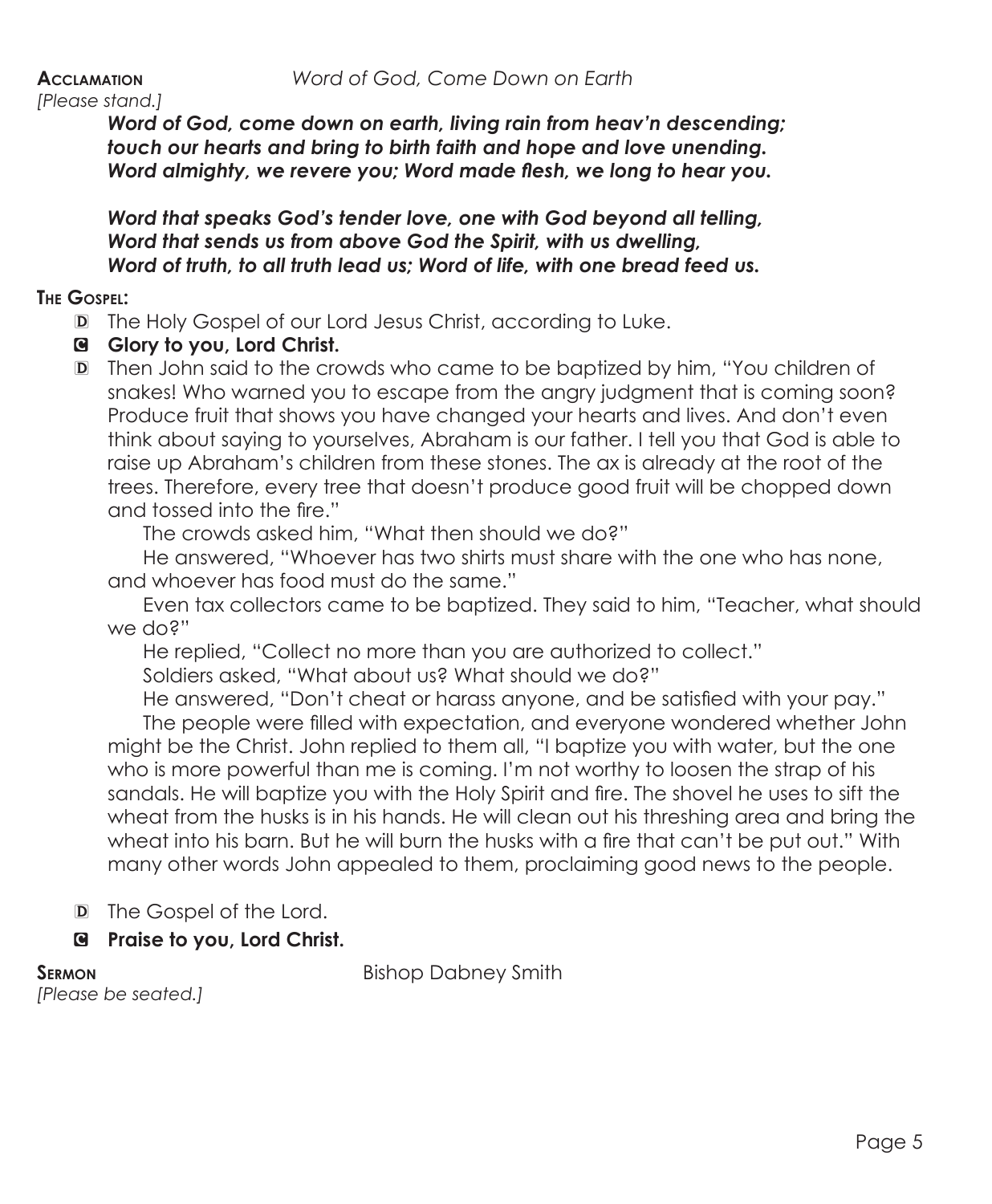*[Please stand.]*

a *Longing for light, we wait in darkness. Longing for truth, we turn to you. Make us your own, your holy people, light for the world to see.*

Refrain *Christ, be our light! Shine in our hearts. Shine through the darkness. Christ, be our light! Shine in your church gathered today.*

*Longing for peace, our world is troubled. Longing for hope, many despair.*  Your word alone has pow'r to save us. Make us your living voice. Refrain

*Longing for food, many are hungry. Longing for water, many still thirst. Make us your bread, broken for others, shared until all are fed. Refrain* 

*Longing for shelter, many are homeless. Longing for warmth, many are cold. Make us your building, sheltering others, walls made of living stone.* Refrain

*Many the gifts, many the people, many the hearts that yearn to belong.*  Let us be servants to one another, signs of your kingdom come. Refrain

#### **Presentation**

- P I present N. to be received into this Communion.
- P I present N. to receive the Sacrament of Confirmation.

#### **The Baptismal Vows**

- B Do you reaffirm your renunciation of evil?
- R **I do.**
- B Do you renew your commitment to Jesus Christ?
- **B** I do, and with God's grace I will follow him as my Savior and Lord.
- B Will you who witness these vows do all in your power to support these persons in their life in Christ?
- **M** We will!

#### **The Renewal of Baptismal Covenant**

- B Let us join with those recommitting themselves to Christ and renew our own baptismal covenant.
- B Do you believe in God the Father?
- C **I believe in God, the Father almighty, creator of heaven and earth.**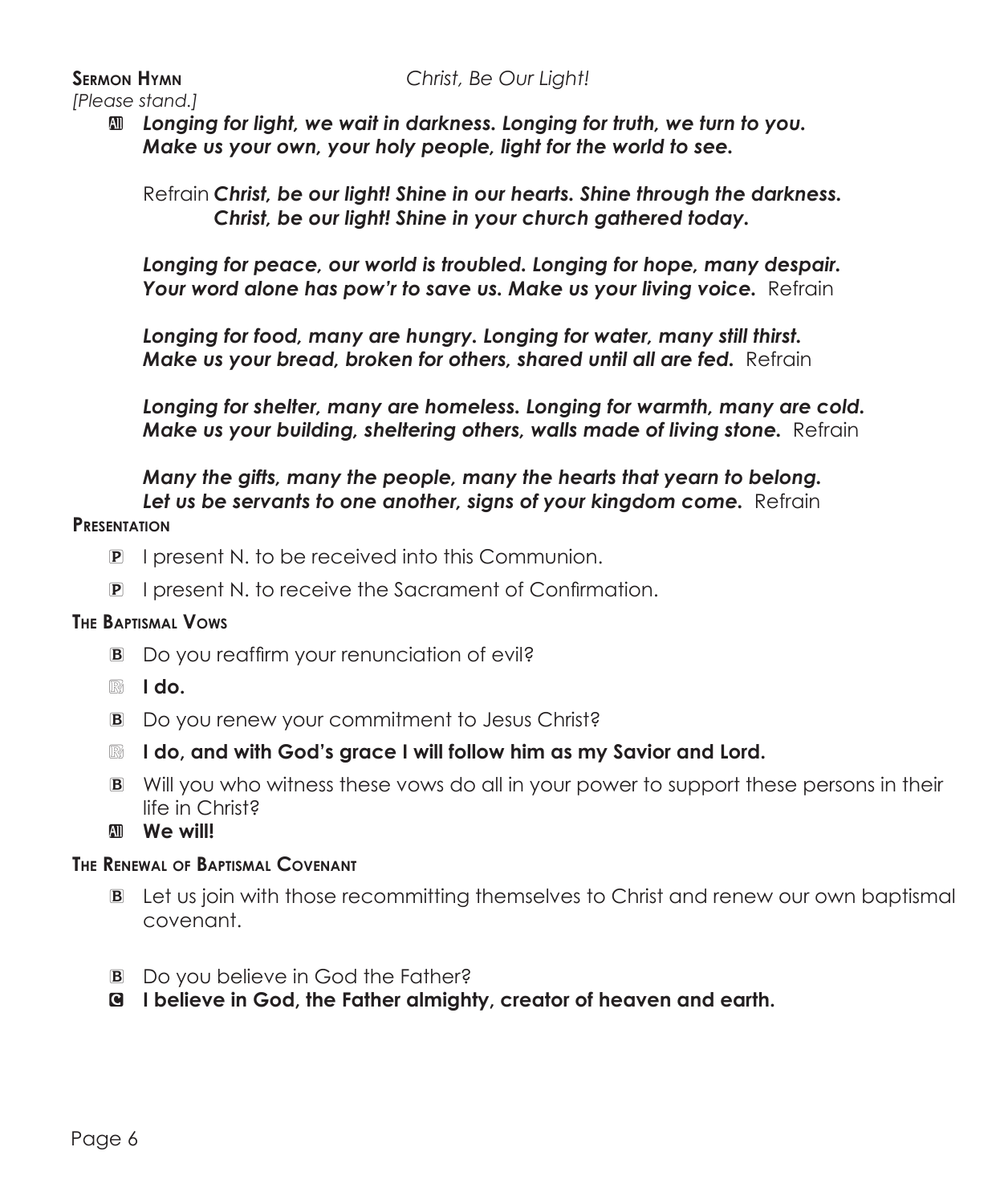- B Do you believe in Jesus Christ, the Son of God?
- C **I believe in Jesus Christ, his only Son, our Lord. He was conceived by the power of the Holy Spirit and born of the Virgin Mary. He suffered under Pontius Pilate, was crucified, died, and was buried. He descended to the dead. On the third day he rose again. He ascended into heaven, and is seated at the right hand of the Father. He will come again to judge the living and the dead.**
- B Do you believe in God the Holy Spirit?
- C **I believe in the Holy Spirit, the holy catholic Church, the communion of saints, the forgiveness of sins, the resurrection of the body, and the life everlasting**.
- B Will you continue in the apostles' teaching and fellowship, in the breaking of bread, and in the prayers?
- C **I will, with God's help.**
- B Will you persevere in resisting evil, and, whenever you fall into sin, repent and return to the Lord?
- C **I will, with God's help.**
- B Will you proclaim by word and example the Good News of God in Christ?
- C **I will, with God's help.**
- B Will you seek and serve Christ in all persons, loving your neighbor as yourself?
- C **I will, with God's help.**
- B Will you strive for justice and peace among all people, and respect the dignity of every human being?
- C **I will, with God's help.**
- B Let us now pray for these persons who have renewed their commitment to Christ.

#### **Prayers for the candidates**

*[Please remain standing; the Leader and People pray responsively]*

- L Deliver them, O Lord, from the way of sin and death.
- C **Lord, hear our prayer.**
- L Open their heart to your grace and truth.
- C **Lord, hear our prayer.**
- L Fill them with your holy and life-giving Spirit.
- C **Lord, hear our prayer.**
- L Keep them in the faith and communion of your holy Church.
- C **Lord, hear our prayer.**
- L Teach them to love others in the power of the Spirit.
- C **Lord, hear our prayer.**
- L Send them into the world in witness to your love.
- C **Lord, hear our prayer.**
- L Bring them to the fullness of your peace and glory.
- C **Lord, hear our prayer.**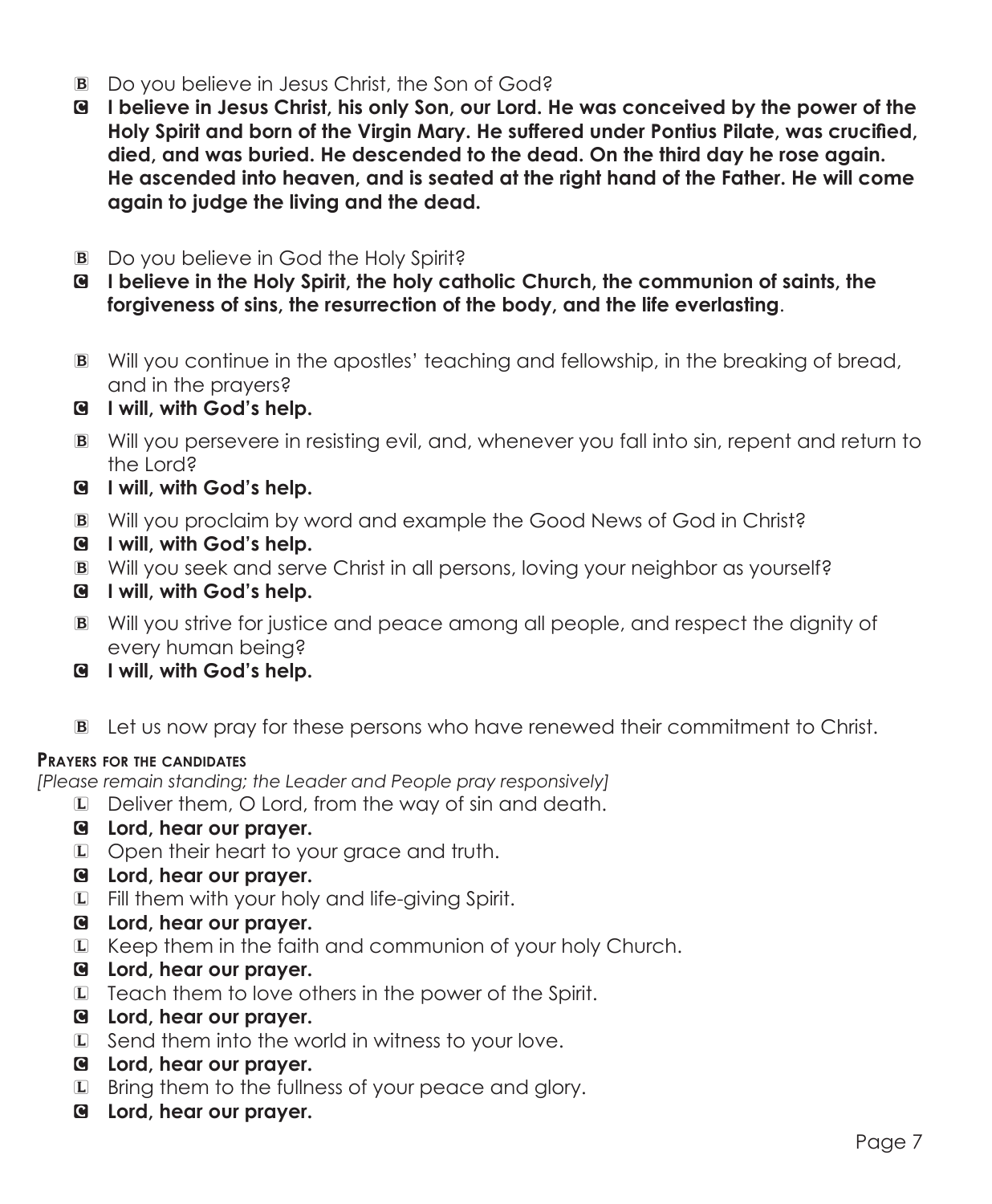- L We thank you for the flowers given to the glory of God by Charles E. Shannon in memory of Joanie Shannon on her birthday; and by Gus and Becky Robbins-Penniman in honor and thanksgiving for Bishop Smith's visitation today. We thank you for all the blessings of this life.
- C **Lord, hear our prayer.**
- B Almighty God, we thank you that by the death and resurrection of your Son Jesus Christ you have overcome sin and brought us to yourself, and that by the sealing of your Holy Spirit you have bound us to your service. Renew in these your servants the covenant you made with them at their Baptism. Send them forth in the power of that Spirit to perform the service you set before them; through Jesus Christ your Son our Lord, who lives and reigns with you and the Holy Spirit, one God, now and for ever.

C **Amen.**

#### **Confirmation**

*[The congregation may be seated.]*

B Strengthen, O Lord, your servant *N*. with your Holy Spirit; empower *him/her* for your service; and sustain *him/her* all the days of *his/her* life. Amen.

#### **Reception**

B *N.*, we recognize you as a member of the one holy catholic and apostolic Church, and we receive you into the fellowship of this Communion. God, the Father, Son, and Holy Spirit, bless, preserve, and keep you. Amen.

#### **CONCLUSION**

B Almighty and everliving God, let your fatherly hand ever be over these your servants; let your Holy Spirit ever be with them; and so lead them in the knowledge and obedience of your Word, that they may serve you in this life, and dwell with you in the life to come; through Jesus Christ our Lord.

### C **Amen.**

#### **Confession and Absolution**

*[Please stand or kneel.]*

- D Let us confess our sins against God and our neighbor.  *[Silence is kept.]* Most merciful God,
- C **we confess that we have sinned against you in thought, word, and deed, by what we have done, and by what we have left undone. We have not loved you with our whole heart; we have not loved our neighbors as ourselves. We are truly sorry and we humbly repent. For the sake of your Son Jesus Christ, have mercy on us and forgive us; that we may delight in your will, and walk in your ways, to the glory of your Name. Amen.**
- B Almighty God have mercy on you, forgive you all your sins through our Lord Jesus Christ, strengthen you in all goodness, and by the power of the Holy Spirit keep you in eternal life.
- C **Amen.**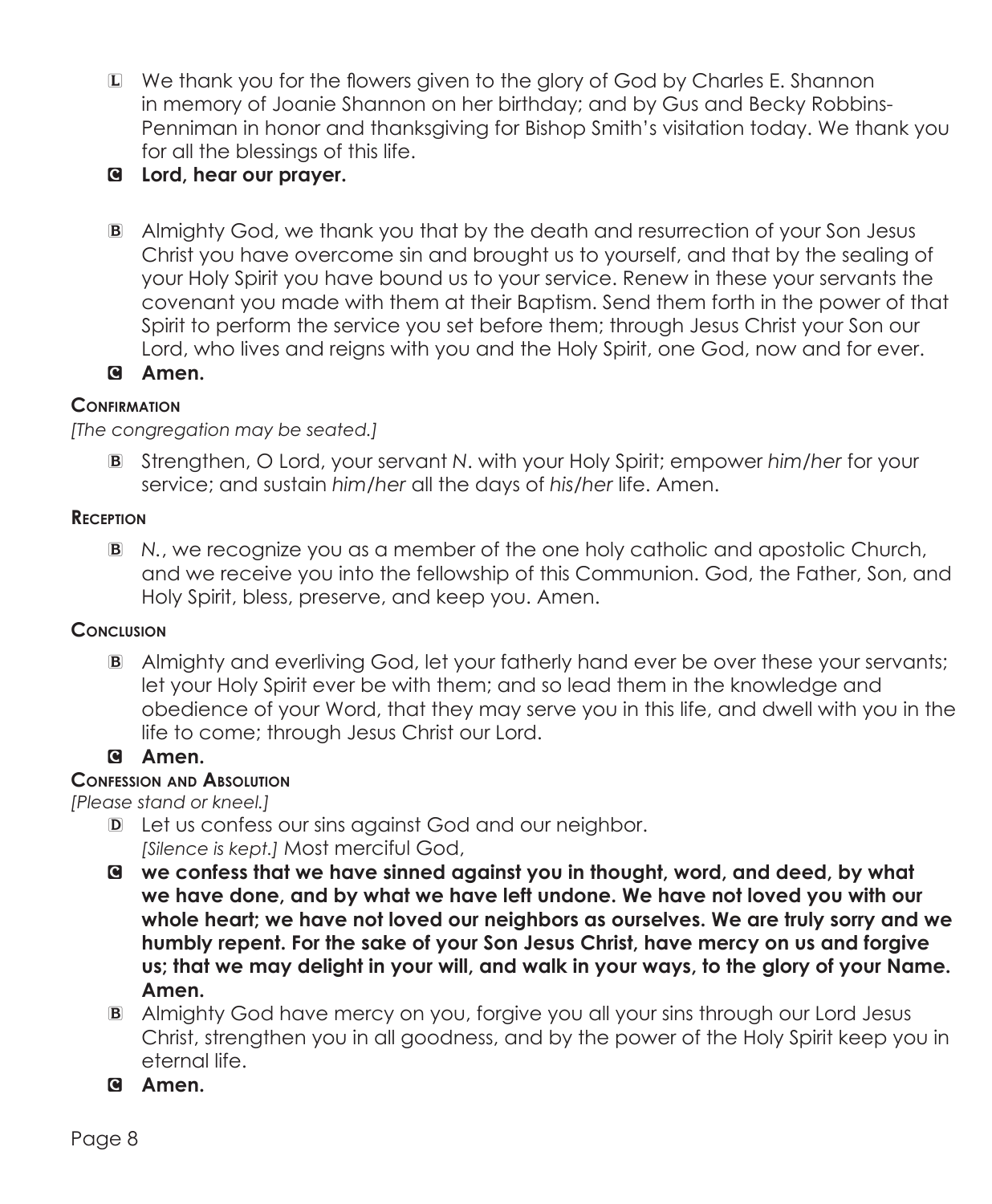#### **Prayers and Blessings**

#### **The Greeting of Peace**

*[Please stand.]*

- B The peace of the Lord be always with you.
- C **And also with you.** [*All may greet one another in the name of the Lord.*]

## **The Holy Communion**

#### **Offertory Sentence**

B Let us with gladness present the offerings and oblations of our life and labor to the Lord.

**Offertory** *People, Look East* French/Hopson

*[Please be seated.]* 

### **Presentation**

*[Please stand when the offering plates are given to the Deacon.]*

D We gladly present the fruits of our lives to the God who creates us, redeems us and sustains us. May we have the grace to use them to heal God's world.

**Presentation Hymn** *We Praise You, O God*

a *We praise you, O God, our redeemer, creator; in grateful devotion our tribute we bring. We lay it before you; we kneel and adore you; we bless your holy name; glad praises we sing.*

**The Great Thanksgiving:** Eucharistic Prayer A

- B The Lord be with you.
- C **And also with you.**
- B Lift up your hearts.
- C **We lift them to the Lord.**
- B Let us give thanks to the Lord our God.
- C **It is right to give him thanks and praise.**
- B It is right, and a good and joyful thing, always and every where to give thanks to you, Father Almighty, Creator of heaven and earth. Because you sent your beloved Son to redeem us from sin and death, and to make us heirs in him of everlasting life; that when he shall come again in power and great triumph to judge the world, we may without shame or fear rejoice to behold his appearing. Therefore we praise you, joining our voices with Angels and Archangels and with all the company of heaven, who for ever sing this hymn to proclaim the glory of your Name: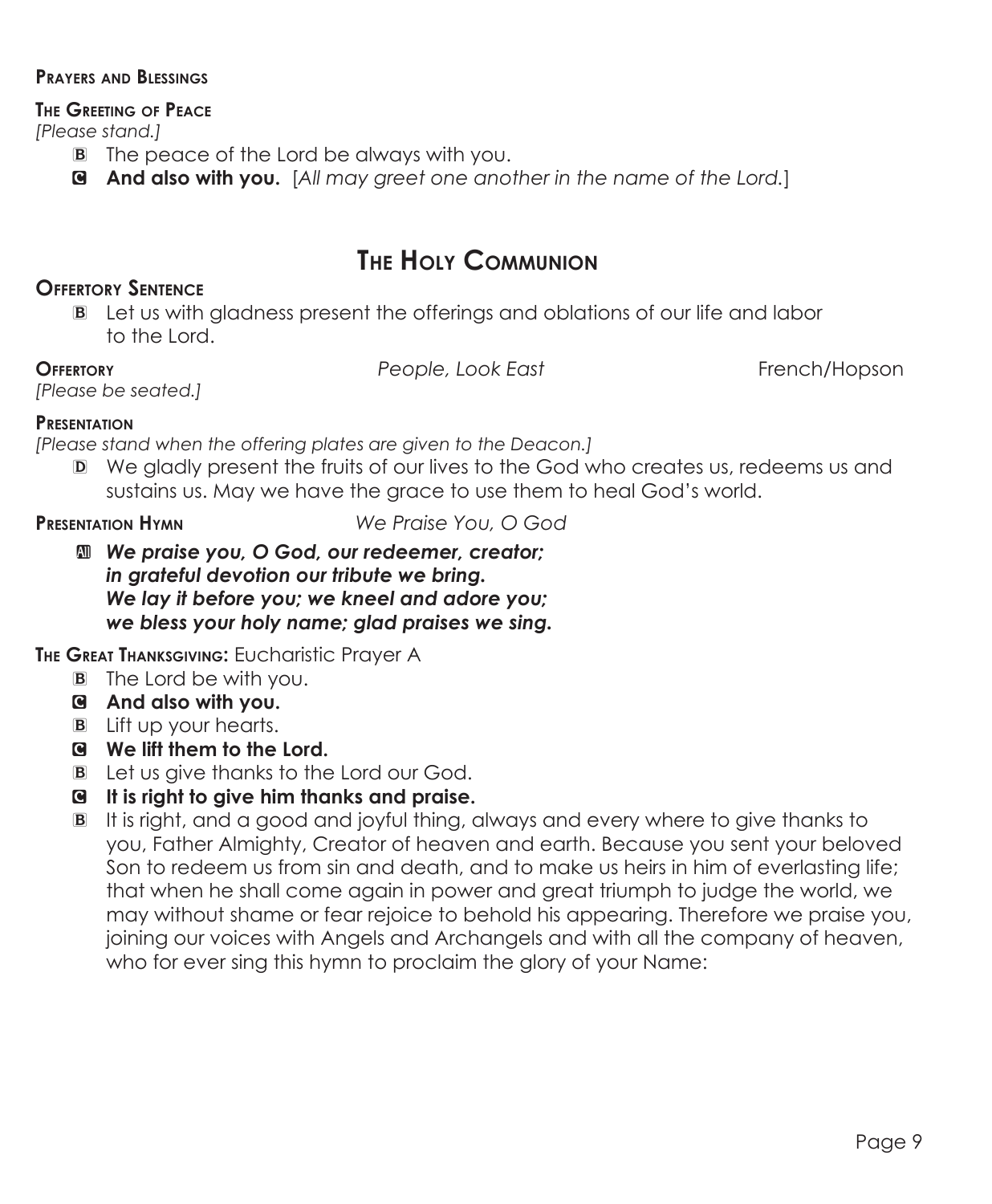

*[Please stand or kneel, as you choose.]*

B Holy and gracious Father: In your infinite love you made us for yourself, and, when we had fallen into sin and become subject to evil and death, you, in your mercy, sent Jesus Christ, your only and eternal Son, to share our human nature, to live and die as one of us, to reconcile us to you, the God and Father of all.

 He stretched out his arms upon the cross, and offered himself, in obedience to your will, a perfect sacrifice for the whole world.

 On the night he was handed over to suffering and death, our Lord Jesus Christ took bread; and when he had given thanks to you, he broke it, and gave it to his disciples, and said, "Take, eat: This is my Body, which is given for you. Do this for the remembrance of me."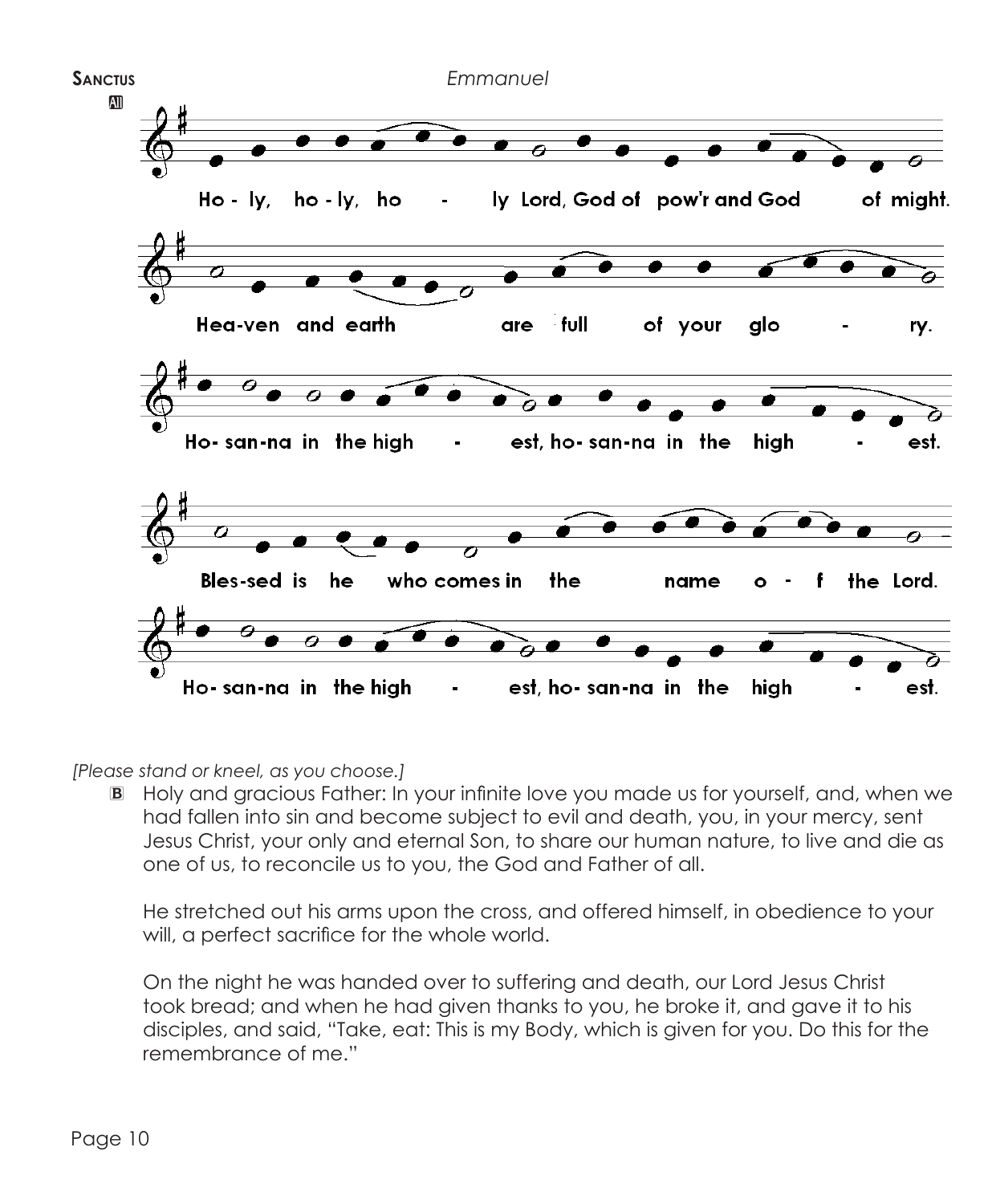B After supper he took the cup of wine; and when he had given thanks, he gave it to them, and said, "Drink this, all of you: This is my Blood of the new Covenant, which is shed for you and for many for the forgiveness of sins. Whenever you drink it, do this for the remembrance of me."

Therefore we proclaim the mystery of faith:

### C **Christ has died. Christ is risen. Christ will come again.**

B We celebrate the memorial of our redemption, O Father, in this sacrifice of praise and thanksgiving. Recalling his death, resurrection, and ascension, we offer you these gifts.

 Sanctify them by your Holy Spirit to be for your people the Body and Blood of your Son, the holy food and drink of new and unending life in him. Sanctify us also that we may faithfully receive this holy Sacrament, and serve you in unity, constancy, and peace; and at the last day bring us with all your saints into the joy of your eternal kingdom.

 All this we ask through your Son Jesus Christ: By him, and with him, and in him, in the unity of the Holy Spirit all honor and glory is yours, Almighty Father, now and for ever.



#### **The Lord's Prayer**

- B As our Savior Christ has commanded and taught us, we are bold to say…
- a **Our Father, who art in heaven, hallowed be thy Name, thy kingdom come, thy will be done, on earth as it is in heaven. Give us this day our daily bread. And forgive us our trespasses, as we forgive those who trespass against us. And lead us not into temptation, but deliver us from evil. For thine is the kingdom, and the power, and the glory, for ever and ever. Amen.**
- B Alleluia. Christ our Passover is sacrificed for us;
- C **Therefore let us keep the feast. Alleluia.**
- B The Gifts of God for the People of God. Take them in remembrance that Christ died for you, and feed on him in your hearts by faith, with thanksgiving.